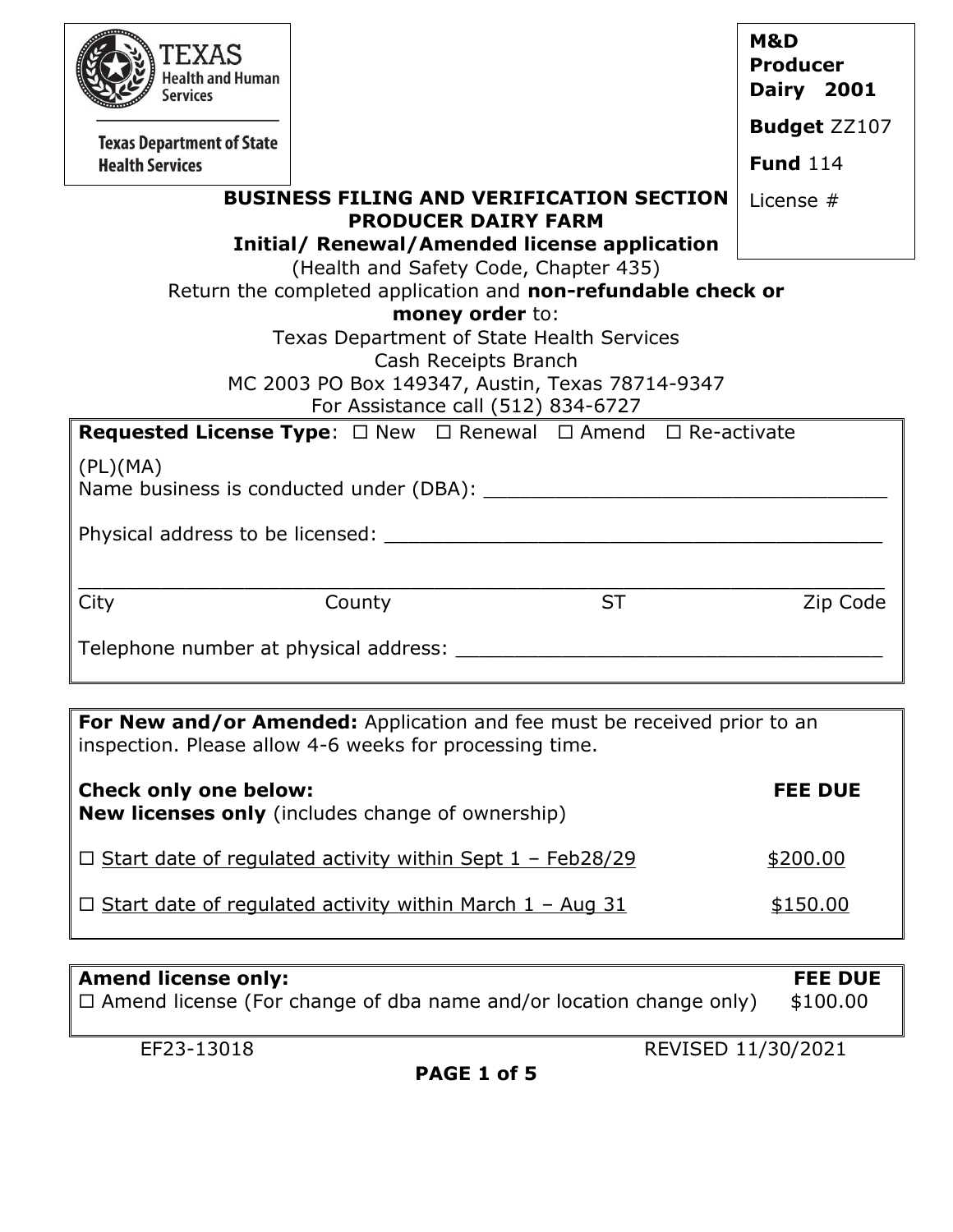**Renewal only:** A late fee of \$100.00 will be assessed if payment is not received on or before August 31. If renewing your license check here **Renewal fee due** \$206.00

| Milk Co-Op Producer Dairy belongs to: (check only one)                 |                                                           |                                        |
|------------------------------------------------------------------------|-----------------------------------------------------------|----------------------------------------|
| $\Box$ DFA Southwest Region (1B)<br>$\Box$ DFA Panola County only (04) | $\Box$ DFA Southeast Region (02)<br>$\Box$ Lone Star (79) | $\Box$ Select (26)<br>$\Box$ Zia (139) |
| $\Box$ Other:<br>(Name of Co-Op)                                       |                                                           |                                        |

**Type of Water System: Well Water City Water**

**Type of Milk** – check all that apply:  $\Box$  Cow  $\Box$  Goat  $\Box$  Sheep  $\Box$  Camel  $\_$  , and the set of the set of the set of the set of the set of the set of the set of the set of the set of the set of the set of the set of the set of the set of the set of the set of the set of the set of the set of th

#### **Animal Health Agreement**

Texas Animal Health Commission: Veterinary Services, Animal and Plant Health Service, USDA; Milk and Dairy Products Group, Texas Department of State Health Services. These three named Agencies are responsible for control and eradication of brucellosis, tuberculosis and other animal diseases as s required by Chapter 435, Texas Health and Safety Code and other State and Federal requirements. I agree to help and cooperate with my herd of cattle/goats/sheep/camels in the Agencies' programs.

**Verification:** I swear or affirm that all information in this application is true and correct. I further certify by signature hereon that I am authorized to execute this document on behalf of the corporation, I am not currently delinquent in the payment of any corporation franchise taxes owed the State of Texas under chapter 171, Tax Health & Safety Code, nor am I delinquent in the payment of any child support owed under Chapter 232, Family Code. I further certify that I have read and understood Chapter 435 of the Health & Safety Code, and the applicable provisions of 25 TAC, Chapter 217, and agree to abide by them.

|            |                    | Date:                                                                                      |                    |
|------------|--------------------|--------------------------------------------------------------------------------------------|--------------------|
| Print name |                    |                                                                                            |                    |
|            |                    |                                                                                            |                    |
| Signature  |                    |                                                                                            |                    |
|            |                    | <b>Title:</b> $\Box$ Owner $\Box$ President $\Box$ Partner $\Box$ Corporate Designee/Agent |                    |
| EF23-13018 | <b>PAGE 2 OF 5</b> |                                                                                            | REVISED 11/30/2021 |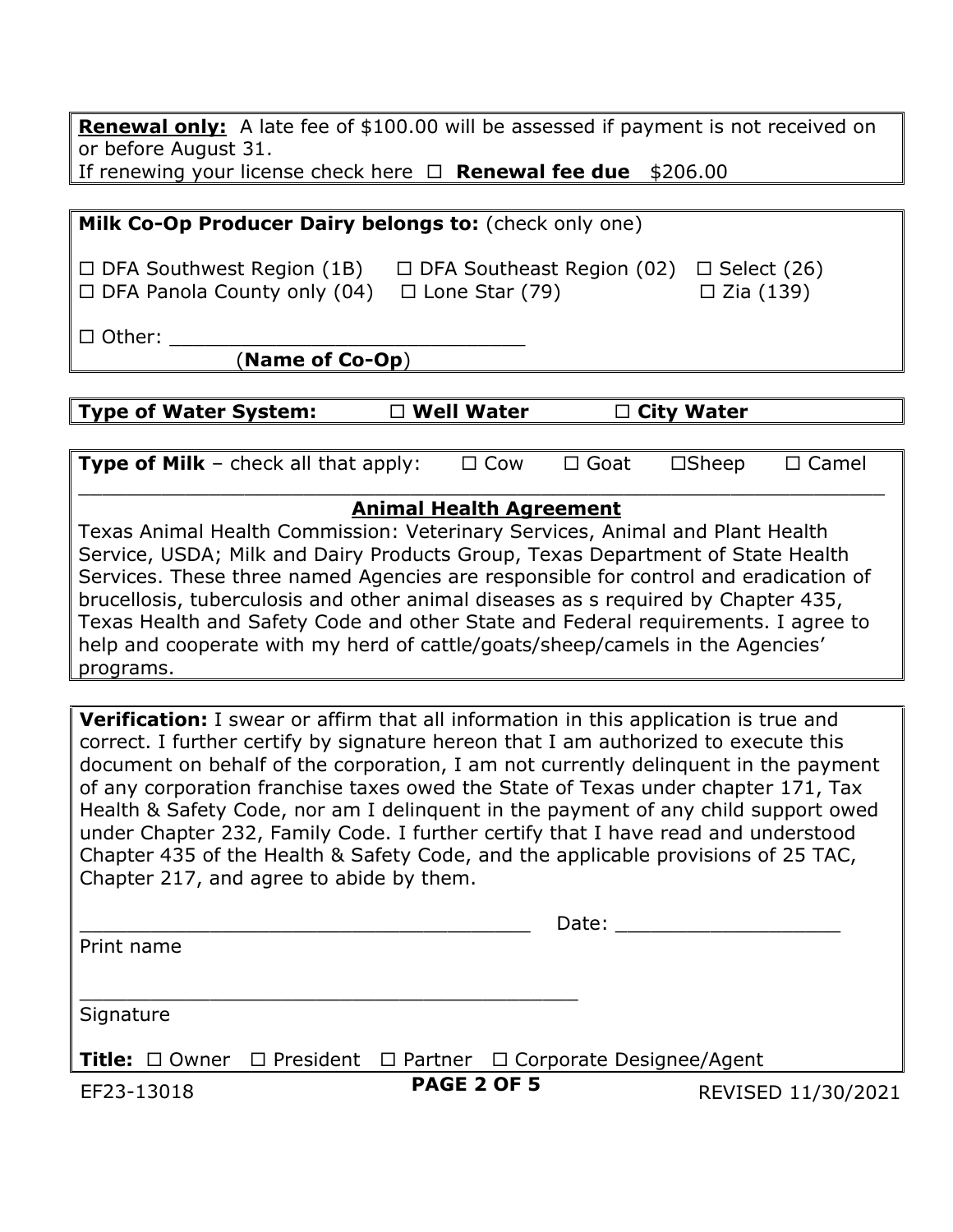| <b>Purpose of this application:</b> Mark appropriate box to <i>indicate</i> purpose of this<br>application and/or any changes in the status of firm.                                                            |
|-----------------------------------------------------------------------------------------------------------------------------------------------------------------------------------------------------------------|
| $\Box$ <b>Renewal</b> – Failure to submit the renewal fee before the expiration date will result<br>in a delinguency fee for each location and must be remitted before the license or<br>permit will be issued. |
| $\Box$ <b>New</b> Estimated start date of regulated activity: $\Box$                                                                                                                                            |
| $\Box$ Change in ownership - Requires submission of application and fee as listed on<br>page 1. If change affects multiple licensed locations contact us at 512-834-6727 prior<br>to submitting application.    |
|                                                                                                                                                                                                                 |
|                                                                                                                                                                                                                 |
|                                                                                                                                                                                                                 |
| <b>Amended -</b> If business name (DBA) or location has changed, submission of fee is<br>required as listed on page 1.                                                                                          |
|                                                                                                                                                                                                                 |
|                                                                                                                                                                                                                 |
|                                                                                                                                                                                                                 |
|                                                                                                                                                                                                                 |
| $\Box$ Notice that firm is out of business. Date closed:<br>Sign & date page 1 & return for deletion from our records.                                                                                          |
|                                                                                                                                                                                                                 |

# WEBSITE / INTERNET ADDRESS: [http://www](http://www/).

**PAGE 3 OF 5**

EF23-13018 REVISED 11/30/2021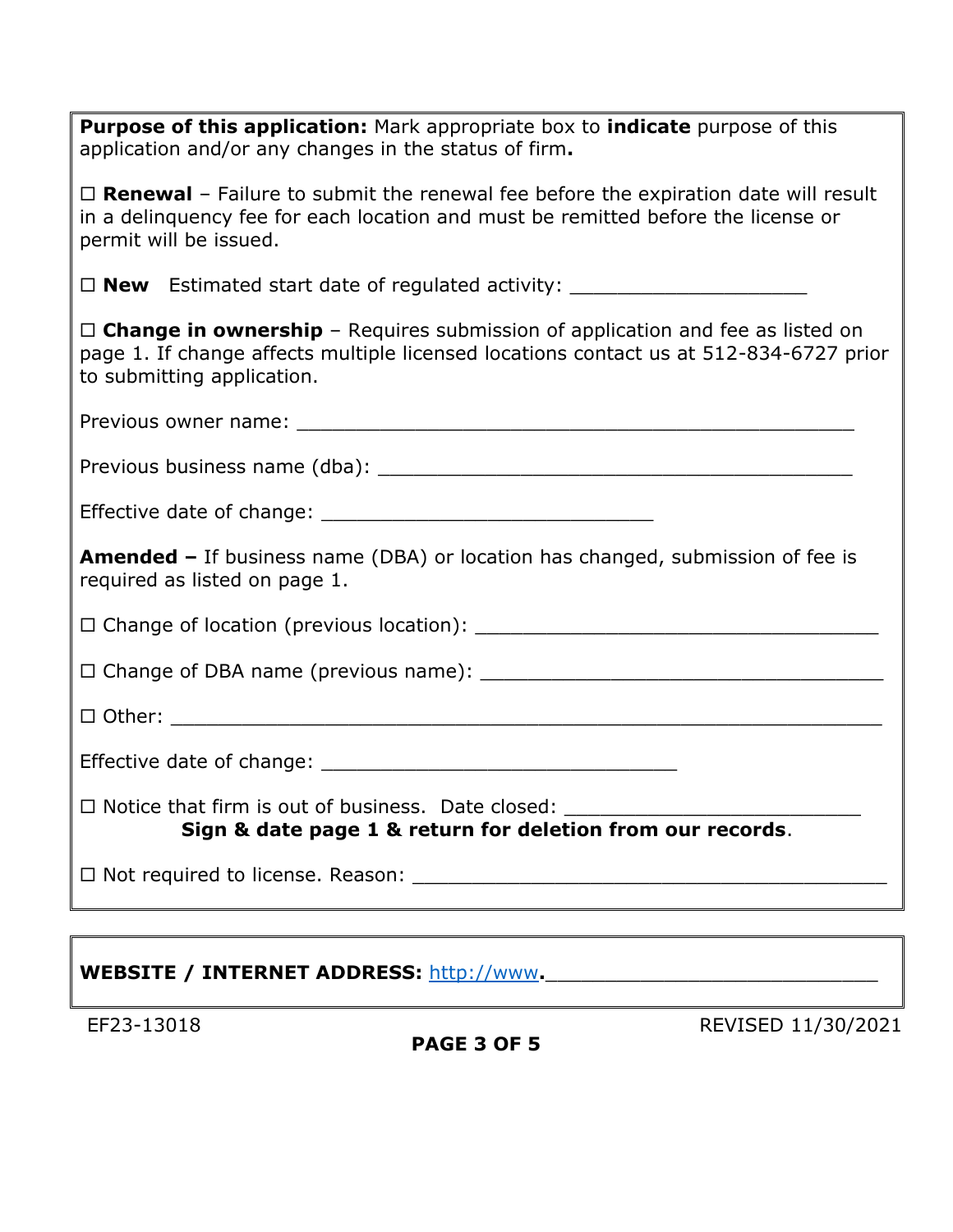| <b>Mailing address information.</b> The license and/or courtesy renewal notice will be<br>sent to the address below.                                                                                                          |
|-------------------------------------------------------------------------------------------------------------------------------------------------------------------------------------------------------------------------------|
|                                                                                                                                                                                                                               |
|                                                                                                                                                                                                                               |
|                                                                                                                                                                                                                               |
| Name of application preparer (contact person):                                                                                                                                                                                |
|                                                                                                                                                                                                                               |
|                                                                                                                                                                                                                               |
| Fax number of contact person: The same of the same of the same of the same of the same of the same of the same of the same of the same of the same of the same of the same of the same of the same of the same of the same of |

**License Holder Information:** Please list the 11 digit state Taxpayers Number on file with the Texas Comptroller of Public Accounts and the 9 digit Employee Identification Number (EIN).

\_\_\_\_\_\_\_\_\_\_\_\_\_\_\_\_\_\_\_\_\_\_\_\_\_\_\_\_\_\_\_\_\_\_\_\_\_\_\_\_\_\_\_\_\_\_\_\_\_\_\_\_\_\_\_\_\_\_\_\_\_\_\_\_\_\_\_\_

Taxpayer number **EIN** number

For the information below, complete the **box** that applies to the ownership of the license.

### **Sole Owner** / **Proprietorship**

Name of sole owner: \_\_\_\_\_\_\_\_\_\_\_\_\_\_\_\_\_\_\_\_\_\_\_\_\_\_\_\_\_\_\_\_\_\_\_\_\_\_\_\_\_\_\_\_\_\_\_\_\_\_

## **University/College County/Department Family Trust**

Name of entity

\_\_\_\_\_\_\_\_\_\_\_\_\_\_\_\_\_\_\_\_\_\_\_\_\_\_\_\_\_\_\_\_\_\_\_\_\_\_\_\_\_\_\_\_\_\_\_\_\_\_\_\_\_\_\_\_\_\_\_\_\_\_\_\_\_\_\_ President / Officer

EF23-13018 REVISED 11/30/2021

\_\_\_\_\_\_\_\_\_\_\_\_\_\_\_\_\_\_\_\_\_\_\_\_\_\_\_\_\_\_\_\_\_\_\_\_\_\_\_\_\_\_\_\_\_\_\_\_\_\_\_\_\_\_\_\_\_\_\_\_\_\_\_\_\_\_\_